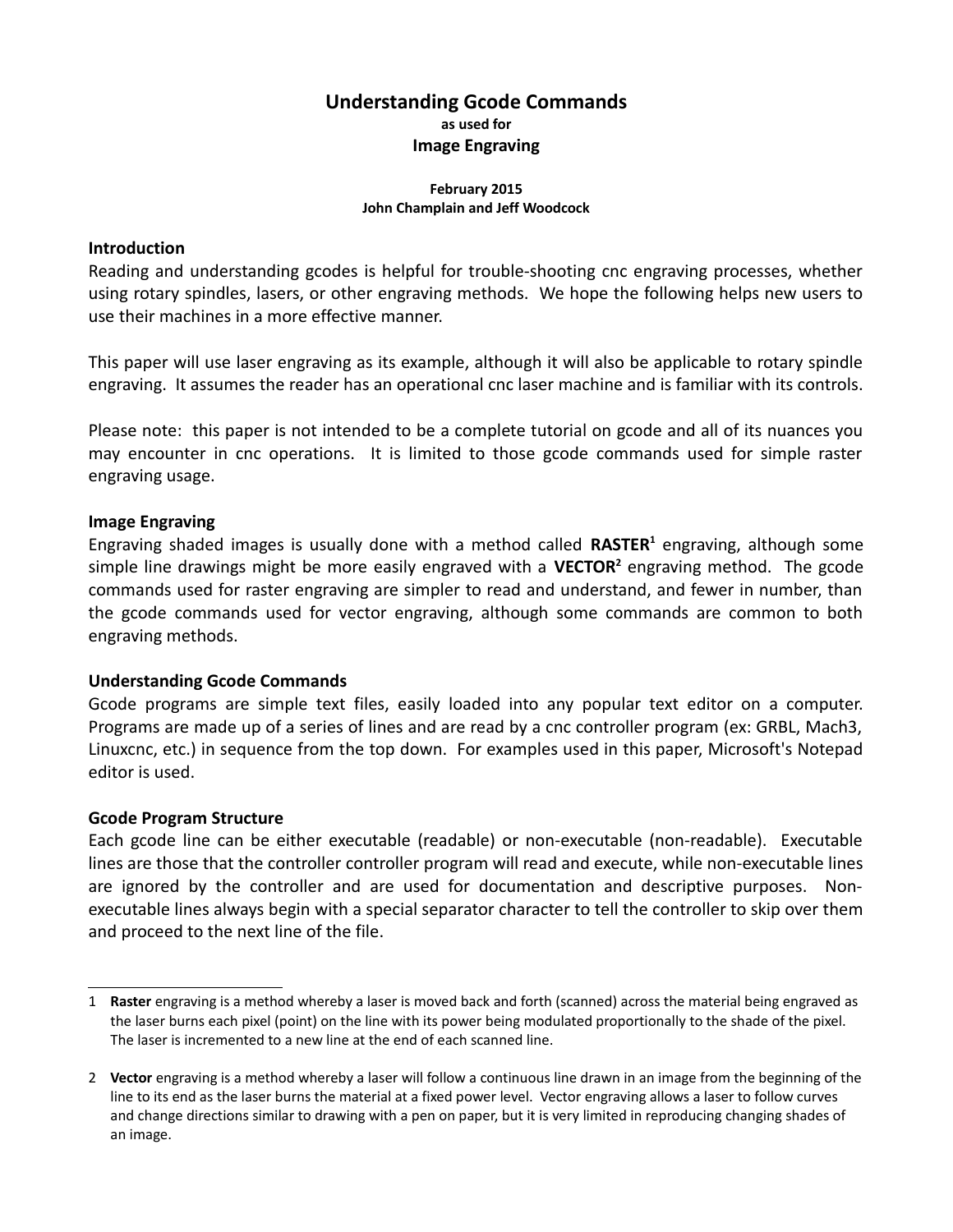Examples of the most common separator characters used are: % comment next, and (comment here).

Separator characters may also be included at the end of an executable line for documentation, and all following characters on the line will be ignored by the controller.

Gcode lines may or may not be numbered, depending upon the CAD/CAM program that generated the gcode program. When lines are numbered, the first character will be a "N" followed by a number. The number will usually be incremented at each line by 10, but may also be incremented by any other amount as well. The use of line numbering is optional, and is usually only used to make the gcode more easily readable, although it can be used by some gcode programs for various control reasons.

## **Gcode Program Example:**

N10 (this comment line will be ignored) N20 (this comment line will be ignored, but the next line will be executed) N20 G01 X1.0 Y1.0 Z-0.5 N30 M30 (this command line will be executed, but all after the "(" will be ignored)

# **Gcode Commands**

This is a list of the gcode commands and character letters most commonly used in gcode programs for raster engraving images. We are not including other gcode commands that are used to set up specific machine operating parameters and which are not normally included within a gcode program.

- G00, move an axis at maximum preset feed rate from one point to another. (modal<sup>[3](#page-1-0)</sup>)
- **G01**, move an axis at a preset feed rate from one point to another. (modal)
- **G28,** last command in a gcode program sends X/Y axes to machine Home position.
- **G20**, sets machine to run in Imperial mode (inches). (modal)
- **G21**, sets machine to run in Metric mode (mm). (modal)
- **F**, set a feed rate for moves. (modal)
- **M03**, spindle/laser on. (modal)
- **M05**, spindle/laser off. (modal)
- **M30**, End gcode program and rewind to program beginning (may not be valid with GRBL).
- **N**, program line number
- **S**, spindle speed rpm/laser power level. (modal)
- **X**, right/left axis
- **Y**, forward/backward axis.
- **Z**, up/down axis.
- **A**, usually denotes a rotary axis, but can also be a linear axis slaved to the Y axis.
- **B** / **C**, these can be either rotational or linear axis designators.

<span id="page-1-0"></span><sup>3</sup> Please note that some commands are marked as modal, i.e. they remain in effect until changed by another command. Other commands only are active at the time they are being executed.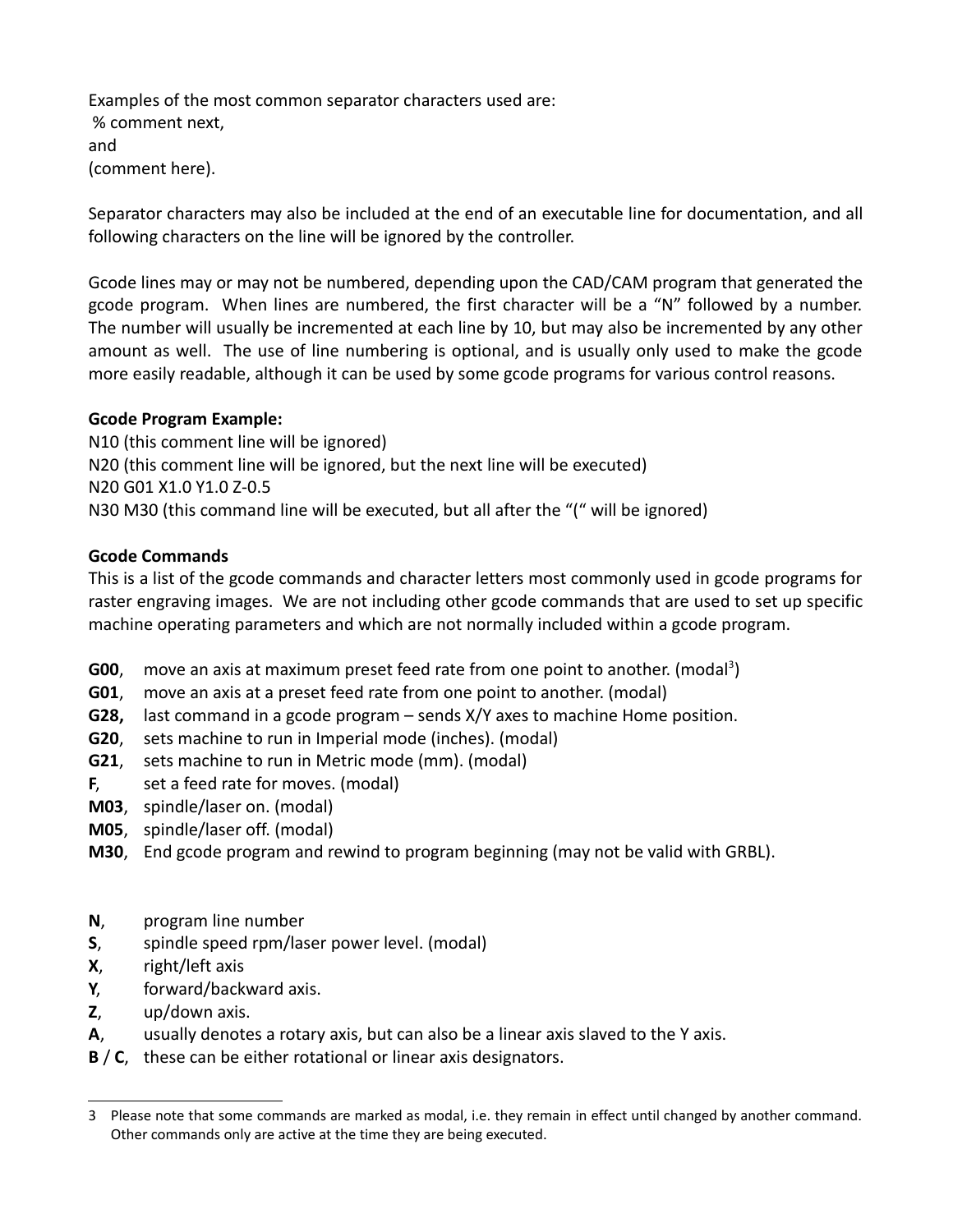### **Reading a Gcode Program**

Space does not permit the inclusion of a complete gcode program for raster engraving an image. Typical programs can have from hundreds of thousands to million of lines. So for this section we will use only the beginning and ending of a gcode program for engraving a small image. We have used our PicLaser Lite program to generate the gcode for a test image comprised of 16 alternating black and white squares, each of which is 10 pixels square in size. The total image size is 40 pixels by 40 pixels. A pixel is another unitless value, and must be assigned a size in PicLaser Lite in the Pixel Resolution setting.



**Test Image**

We will assume we are using a laser diode for engraving, controlled by PWM signals, and moving horizontally back and forth across the image, beginning with the X0/Y0 position located at the bottom left of the image.

Line numbers have been added manually to assist in explaining what each line of the gcode program does. Line numbers are not typically included in raster engraving gcode programs in order to minimize the total file size loaded into a computer.

We will also use Imperial units for this explanation, because that is the unit system which we are more comfortable working with. Gcode commands themselves actually use unitless values, and are only assigned a unit value by the inclusion of a G20 or G21 at the beginning of the gcode program.

| Select<br>File              | Load<br>File    |                                                | End<br><b>Hide</b><br>Help<br><b>Settings</b><br>Program |
|-----------------------------|-----------------|------------------------------------------------|----------------------------------------------------------|
| <b>Original Image</b>       |                 | <b>Click Labels or Values to Change</b>        |                                                          |
| <b>File Name</b>            | Test1.bmp       | <b>Feed Rate</b>                               | 050<br>inch/min.<br>$\Box$ Metric                        |
| <b>File Size</b>            | 2.6 KB          | <b>Pixel Resolution</b>                        | 0.0100<br>inch<br><b>Start Comments</b>                  |
| <b>File Width</b>           | 40 Pixels       | <b>Max. Laser Value</b>                        | 255.0000<br>inch<br><b>End Comments</b>                  |
| <b>File Height</b>          | 40 Pixels       | <b>Min. Laser Value</b>                        | inch<br>.0000                                            |
| <b>Horiz, Resolution</b>    | 100 Pixels/Inch | <b>Laser Off Command</b>                       | <b>M05</b>                                               |
| <b>Vert. Resolution</b>     | 100 Pixels/Inch | <b>Laser Control Command</b>                   | ls                                                       |
| Image Width                 | $0.400$ inch    | $\Box$ Left-45°                                |                                                          |
| <b>Image Height</b>         | $0.400$ inch    | $\Box$ Vertical                                | <b>Engrave Outline</b><br>⊽<br><b>No. Passes</b><br>11   |
| <b>Total Image Pixels</b>   | 1.600           | $\nabla$ Horizontal                            | <b>GRBL C Std. Gcode</b>                                 |
| <b>Engraved Image</b>       |                 | <b>File Extension</b><br>.nc                   |                                                          |
| Width - inch                | 400             | <b>File Directory</b><br>C:\Users\John\Desktop |                                                          |
| Height-inch                 | .400            | <b>Machine Setup Codes</b><br><b>Save</b>      |                                                          |
| <b>Num.</b> Goode Lines     |                 | <b>Settings</b>                                |                                                          |
| <b>Gcode File Size - KB</b> |                 |                                                |                                                          |

**PicLaser Lite Settings Used**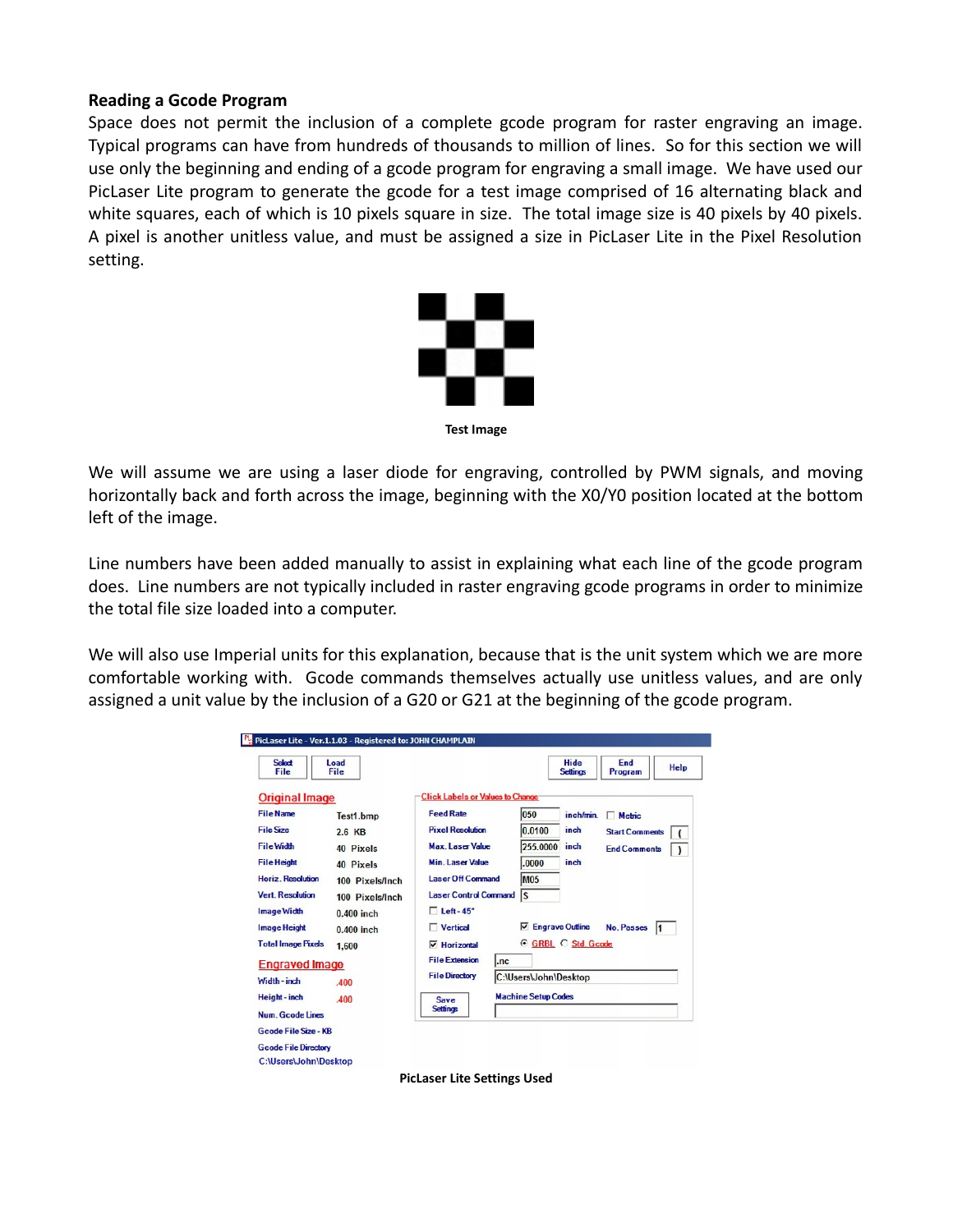With the settings shown above, our small 40 pixel square test image generated a gcode file consisting of a total of 1,625 lines. For comparison purposes, the same image re-sized to 500 pixels square generated a gcode program with 250,025 total lines, and at 1,000 pixels square, the gcode program expanded to 1,000,025 total lines.

### **The Test Image Gcode Program**

N0 ( File: Test1.bmp ) **Gcode numbering starts with a "0" by convention, not a "1", so the first line**  N1 ( 02-02-2015 at 17:31:55 ) **is always Line #0. Image pixels are numbered with the same convention.** N2 ( PicLaser Lite ver.1.1.03) **Lines N0 through N9 are ignored.** N3 ( GRBL Gcode ) N4 ( FeedRate = 050 ) N5 ( Pixel Resolution = 0.0100 ) N6 ( Max. Laser Value 255.0000 ) N7 ( Min. Laser Value .0000 ) N8 ( Engraving Angle = Horizontal ) N9 **Blank lines are ignored by gcode controllers.** N10 G20 **G20 sets the machine to read the gcode as Imperial (inch mode).** N11 F50 **F50 tells the machine to make all G01 moves at 50 inches per minute.** N12 M05 **M05 assures the laser is off until the start position is reached.** N13 G01 X0.00 Y0.00 **Laser moves to the X0 Y0 starting position.** N14 M03 S255.0000 **Laser turns on at the maximum power setting.** N15 Y0.3900 **Laser moves to the top left corner of the image while engraving the edge.** N16 X0.3900 **Laser continues to the top right corner of the image.** N17 Y0.0000 **Laser moves to the bottom right corner of the image.** N18 X0.0000 **Laser moves to the start position completing the edge.** N19 M05 **Laser off. This is necessary to setup for various engraving options.** N20 M03 **Laser on.** N21 X0 Y0 S0 **Laser is reset to minimum power (S0) at the X0 / Y0 start position.** N21 X0.01 Y0 S0 **Laser moves to the first pixel of the image and begins engraving. Because** N22 X0.02 Y0 S0 **the first pixel is white, the laser remains at its minimum power (S0).** N23 X0.03 Y0 S0 **The laser is moving from left to right as seen by the X value incrementing** N24 X0.04 Y0 S0 **by 0.01 (X0.03 to X0.04) while Y remains still on the first line (Line Y0).** N25 X0.05 Y0 S0 N26 X0.06 Y0 S0 N27 X0.07 Y0 S0 N28 X0.08 Y0 S0 N29 X0.09 Y0 S0 **This is the last pixel (#10) of the first white square.** N30 X0.10 Y0 S255 **This is the first black pixel position, so the laser is set to maximum power,**  and engraving continues with the laser alternating back and forth across | **the image, incrementing up to the next line at each line end until the last**  | **pixel has been engraved.** | | N1618 X0.02 Y0.39 S255 **The laser has now moved to the top most line (Y0.39 – Line #40), and is**  N1619 X0.01 Y0.39 S255 **moving in a direction from right to left (X has moved on this line to X0.01**  N1620 X0 Y0.39 S255 **from X0.02 on the previous line).** N1621 M05 **After the last pixel is engraved, the laser is turned off.** N1622 M05 **This line is redundant, but is included because PicLaser Lite is also**  | **used for various machines that require different setup commands.** N1623 G28 **Gcode program finishes by sending the laser to its Home position.** N1624 (Total File Lines = 1625 )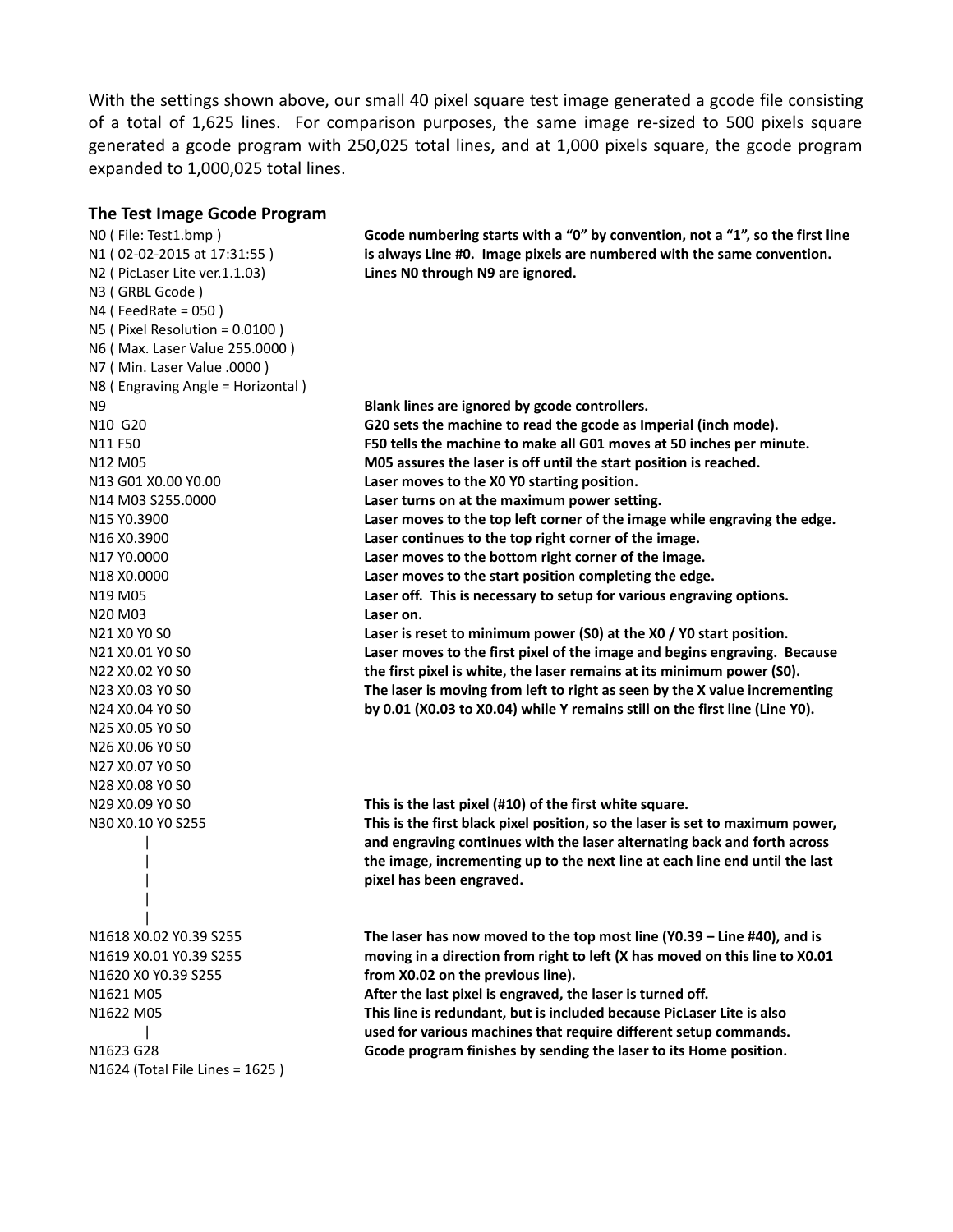## **Simple Editing**

Let's suppose you have a gcode program for raster engraving an image, and you want to test it with either a faster or slower feed rate, and not change any of the other commands or values. Rather than reload PicLaser Lite and perhaps have to reset all the settings to the same values as in the original gcode, you can easily and quickly make a simple change to the feed rate value with a text editor (Notepad for example).

- 1) Open the file with Notepad.
- 2) Locate the feed rate line you want to change **(hint: the line with Fx where x is some number)**.
- 3) Replace the F value with your new feed rate value.

## **Example:**

M05

G01 X0.00 Y0.00

```
( File: Test1.bmp )
( 02-02-2015 at 17:31:55 )
( PicLaser Lite ver.1.1.03)
( GRBL Gcode )
( FeedRate = 050 ) <<< change this value to match the new feed rate set below to document your change.
( Pixel Resolution = 0.0100 )
( Max. Laser Value 255.0000 )
( Min. Laser Value .0000 )
( Engraving Angle = Horizontal )
G20
F50 <<< change the 50 to 60 to increase feed rate by 10ipm, and to 40 to decrease by 10ipm.
```
4) Save the file and reload into your sender program and test.

Note: If you have more than one feed rate setting in your file, then it is likely that the last Fx just before the G01 will be the correct one to change. Some trial and error may be needed until you become more comfortable with gcode editing.

\_\_\_\_\_\_\_\_\_\_\_\_\_\_\_\_\_\_\_\_\_\_\_\_\_\_\_\_\_\_\_\_\_\_\_\_\_\_\_\_\_\_\_\_\_\_\_\_\_\_\_\_\_\_\_\_\_\_\_\_\_\_\_\_\_\_\_\_\_

#### **Comments**

- 1) G00, G01, M03, etc. are often seen abbreviated in some gcode programs as G0, G1, and M3. There is no difference in their control actions whether abbreviated or not
- 2) Standard gcode programs for machines using a Z axis and rotary spindle frequently end with a M30 command. Some "flavors" of GRBL do not accept this command.
- 3) Axis values always denote a positive direction move, unless their values are preceded by a "-" sign. Ex: X1 (positive move) – X-1(negative move).
- 4) Different gcode generation programs and controllers may need a gcode program file to use a specific file extension other than .txt or .nc, which are the two most common file extensions in use. Regardless, all gcode program files should be capable of loading into a plain text editing program, such as Notepad. Care must be used if opening and saving gcode files with one of the popular, more fully featured text editor programs, such as Microsoft Word, that gcode programs are saved as plain text files, with no "fancy" formatting or "hidden" characters, which can cause some strange, and hard to find, errors during execution.
- 5) Gcode viewing programs are of extremely limited use with image gcode files, usually only displaying a solid color rectangle.